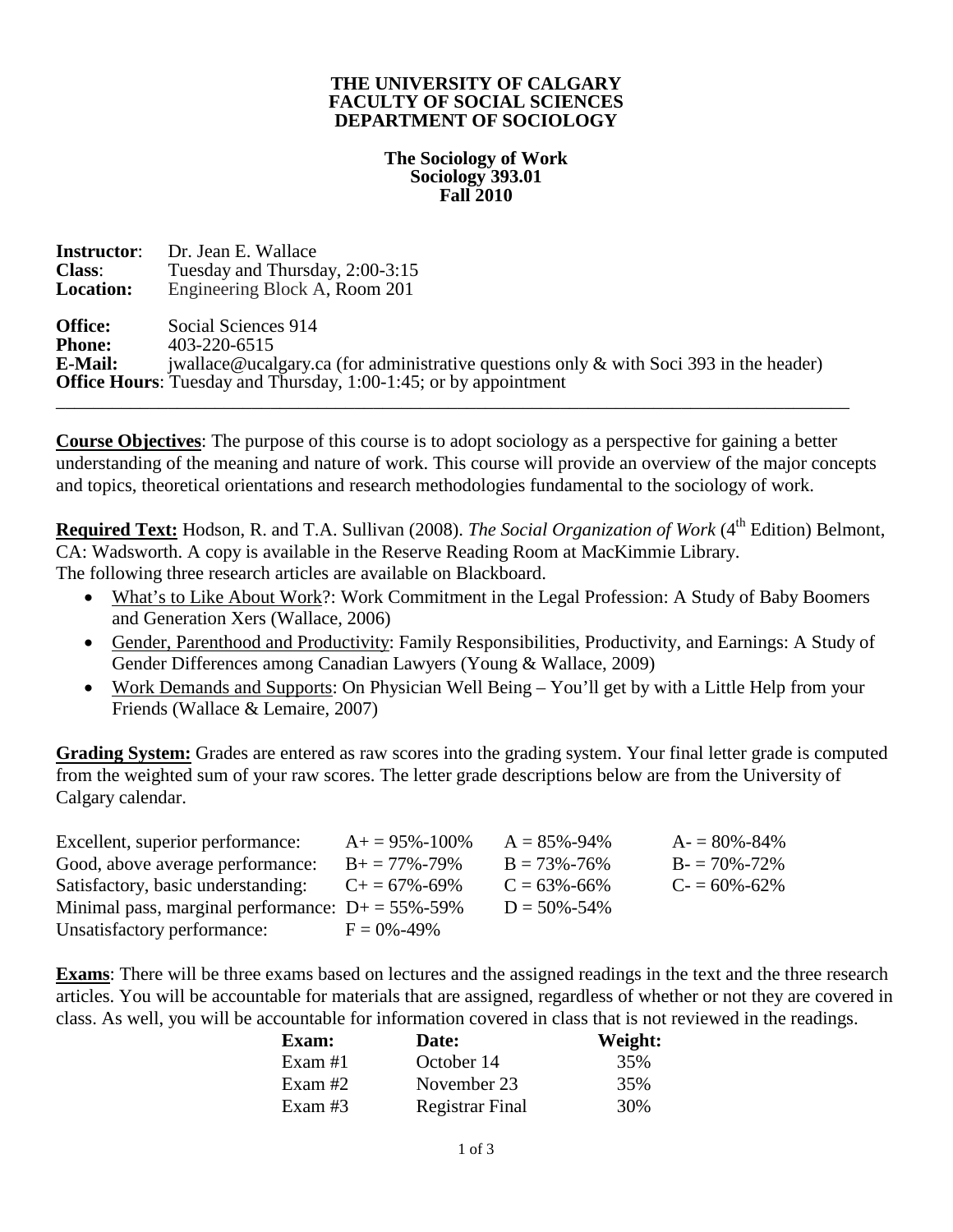### **Lecture Schedule and Reading Assignments**:

Expected lecture dates for the topics are given, although unexpected circumstances may require some changes. You should read the required readings prior to their designated class. Power Point outlines will be available on Blackboard prior to the relevant class under the link "Power Point Slides".

| <b>Registrar Scheduled TBA</b>                                                                | <b>EXAM</b> #3 $(30\%)$                                                                                                                                                                          |                                                                                                                                                    |
|-----------------------------------------------------------------------------------------------|--------------------------------------------------------------------------------------------------------------------------------------------------------------------------------------------------|----------------------------------------------------------------------------------------------------------------------------------------------------|
| November 25 $&$ 30<br>December 2<br>December 7<br>December 9                                  | <b>IV: GOOD VS. BAD JOBS</b><br>Professions and Professionals<br><b>Work Demands and Supports</b><br>The High-Tecnhology Revolution<br>Marginal Jobs                                             | Hodson & Sullivan, Chap. 11<br>Wallace $&$ Lemaire (2007)<br>Hodson & Sullivan, Chap. 9<br>Hodson & Sullivan, Chap. 14                             |
| <b>November 23</b>                                                                            | EXAM #2 $(35\%)$                                                                                                                                                                                 |                                                                                                                                                    |
| October 19 $& 21$<br>October 26 & 28<br>November 2<br>November $4 & 9$<br>November $16 \& 18$ | <b>III: THE CHANGING ROLE OF</b><br><b>WOMEN</b><br>Class, Race and Gender<br>Work and Family<br>Gender, Parenthood & Productivity<br><b>Services</b><br><b>Administrative Support and Sales</b> | Hodson & Sullivan, Chap. 4<br>Hodson & Sullivan, Chap. 5<br>Young $&$ Wallace (2009)<br>Hodson & Sullivan, Chap. 10<br>Hodson & Sullivan, Chap. 13 |
| October 14                                                                                    | <b>EXAM</b> #1 $(35\%)$                                                                                                                                                                          |                                                                                                                                                    |
| September 23<br>September 28 & 30<br>October 5 & 7<br>October 12                              | II: WHY DO WE WORK?<br>The Evolution of Work<br>Meaningful Work<br>Technology and Organization<br>What's to Like about Work?                                                                     | Hodson & Sullivan, Chap. 1<br>Hodson & Sullivan, Chap. 3<br>Hodson & Sullivan, Chap. 7<br>Wallace (2006)                                           |
| September 14<br>September $16 \& 21$                                                          | <b>I: INTRODUCTION</b><br>Course Introduction<br>Studying the World of Work                                                                                                                      | Hodson & Sullivan, Chap. 2                                                                                                                         |

# **ADDITIONAL INFORMATION:**

- You must provide advance notice to the instructor if you are unable to write an exam on its designated date. All requests for deferral of an exam due to health reasons must be accompanied by written documentation as outlined in the University Calendar and should be obtained while the student has the physical or emotional problem rather than after recovery. Deferred exams may be allowed in the following circumstances: illness, domestic affliction or religious conviction. Travel arrangements, work schedules or misreading of the syllabus are not valid reasons for requesting a deferred exam. Deferred exams will not be granted if it is determined that just cause is not shown by the student. If you have missed a test for a legitimate reason, the instructor can require you to write a make-up- test as close in time to the original test as possible or the instructor may choose to transfer the percentage weight to another course component. The make-up test may be a different format (e.g., essay, oral) than the original test at the discretion of the instructor. The scheduled date and location of the make-up exam will be at the convenience of the Sociology Department.
- Please note that requests to defer a final examination or to defer term work past the end of a term go through the Undergraduate Programs Office (UPO) and must be processed by the deadlines that are established in the U of C Calendar. You can find the forms you need online: